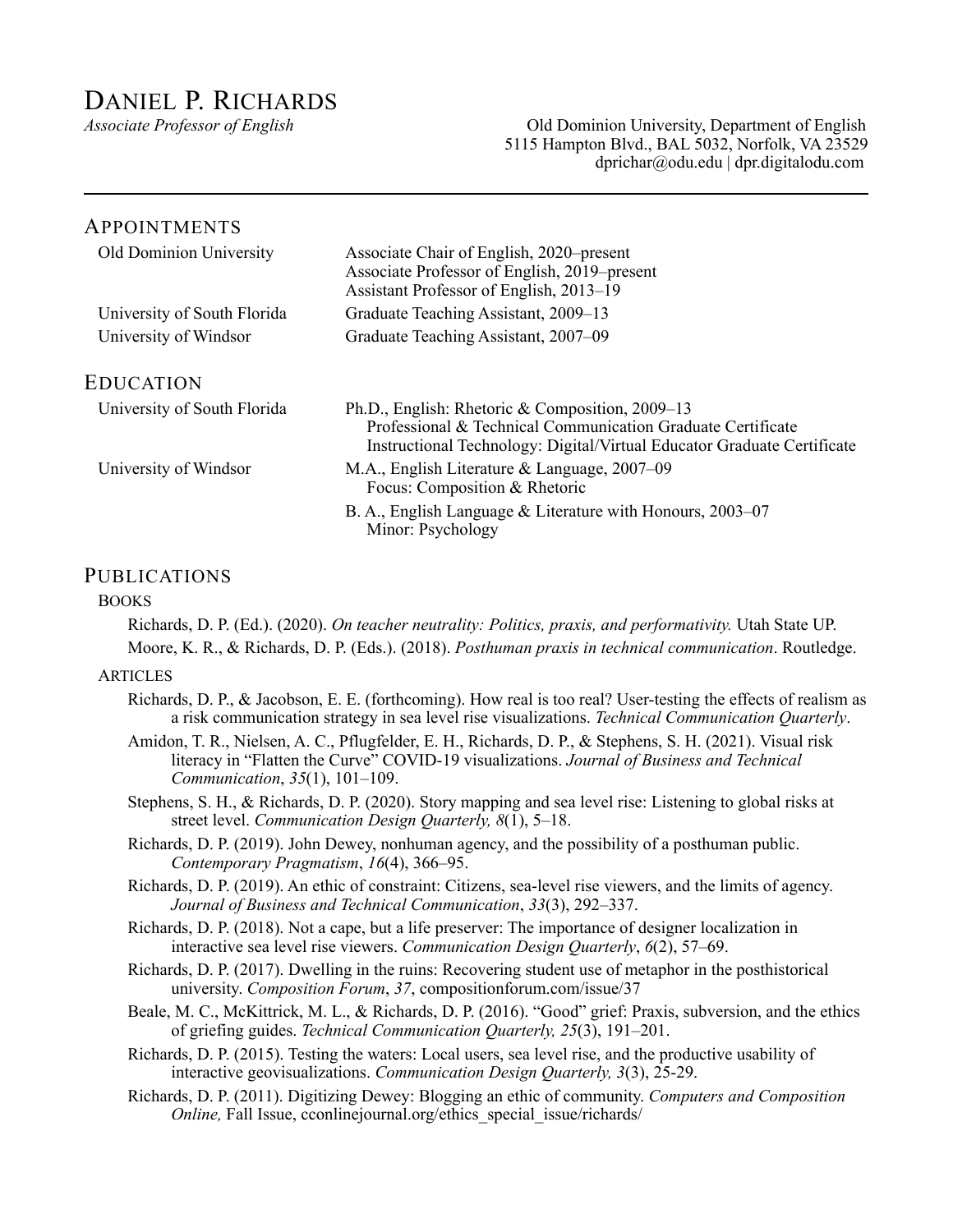#### SPECIAL ISSUES

Richards, D. P., & Phelps, L. W. (Eds.). (2020). On Ideological Transparency. *Pedagogy*, *20*(1), 3–184. Guest editors' introduction: Ideological transparency across landscapes of learning, 3–12.

### BOOK CHAPTERS

- Richards, D. P. (2022). Flood Insurance Rate Maps as communicative sites of pragmatic environmental action. In S. Williams (Ed.), *Technical communication for environmental action*. SUNY Press, forthcoming.
- Richards, D. P. (2021). Let's party: Composing a review of the literature on a technical topic. In K. St.Amant & P. Zemliansky (Eds.), *Technical Writing Spaces*. Forthcoming.
- Richards, D. P. (2021). Place-based podcasting: From orality to electracy in Norfolk, Virginia. In C. Danforth, M. J. Faris, & K. Stedman (Eds.), *Amplifying Soundwriting* (ePUB). WAC Clearinghouse (Practices & Possibilities Series). Forthcoming.
- Yusuf, J-E., Nicula, J. G., Richards, D. P., Agim, O., Covi, M., & Anuar, K. A. (2022). Engaging residents in policy and planning for sea level rise: Application of the Action-oriented Stakeholder Engagement for a Resilient Tomorrow (ASERT) framework. In J.-E. (Wie) Yusuf & B. St. John III (Eds.), *Communicating climate change: Making environmental messaging accessible* (pp. 36-57). Routledge. DOI: 10.4324/9781003037378-3
- Richards, D. P. (2019). Emergent publics, public emergencies: The importance of John Dewey in Jane Bennett's nonhuman politics of vital materialism. In R. Danisch (Ed.), *Recovering overlooked pragmatists in communication: Extending the living conversation about pragmatism and rhetoric*  (pp. 197–222). Palgrave Macmillan.
- Richards, D. P. (2017). Reconstituting causality: Accident reports as posthuman documentation. In D. G. Ross (Ed.), *Topic-driven environmental rhetoric* (pp. 149–167). Routledge.
- Richards, D. P. (2015). The (re)naturalization of Margaret Cavendish: Making active the relationship between nature and female subjectivity in *Blazing World*. In J. Chappelle & K. S. Stanton (Eds.), *Spectacle, sex, and property in eighteenth-century literature and culture* (pp. 83–104). AMS Press.

# PROFESSIONAL PUBLICATIONS

Richards, D. P. (2017). The problem of agency in visual risk communication. *Intercom: The Magazine of the Society for Technical Communication, 64* (4), 20–22.

## PROCEEDINGS (AUTHOR)

- Richards, D. P., Whytlaw, J. L., Allen, T. R., Miles, J. J., McLeod, G., & Cronin, J. J. A. (2021). User experience design as a framework for political negotiation in environmental decision making about wind energy. In *The 39th ACM International Conference on Design of Communication* (*SIGDOC '21*), *October 12-14, Virtual Event*. Association for Computing Machinery, New York, NY, USA, 231–239. DOI: 10.1145/3472714.3473646
- Richards, D. P., & Ball, D. K. (2020). Facilitating flood fluency: The design and utility of a flood risk calculator based on FEMA's National Flood Insurance Program. In *The 38th ACM International Conference on Design of Communication* (*SIGDOC '20*), *October 5-9, Virtual Event*. Association for Computing Machinery, New York, NY, USA, 10 pp. DOI: 10.1145/3380851.3416775
- Richards, D. P. (2017). The challenges of exploring local place as a context of use in the study of interactive risk visualizations. In *The 35th ACM International Conference on Design of Communication* (*SIGDOC '17*), *August 11-13, Halifax, Nova Scotia, Canada*. Association for Computing Machinery, New York, NY, USA, 7 pp. DOI: 10.1145/3121113.3121208
- Jovanovic, V., Richards, D. P., Popescu, O., McKittrick, M. L., Tombolato-Terzic, D., Pazos, P., & Romberger, J. (2017). Developing a faculty learning community to support writing across different STEM disciplines. In *Proceedings of 124th American Society for Engineering Education (ASEE) Annual Conference & Exposition*, (11 pgs.), June 25–28, 2017, Columbus, OH, USA. DOI: 10.18260/1-2–28130
- Richards, D. P. (2016). Helping local residents make informed decisions with interactive risk visualization tools. In *The 34th ACM International Conference on Design of Communication* (*SIGDOC '16*),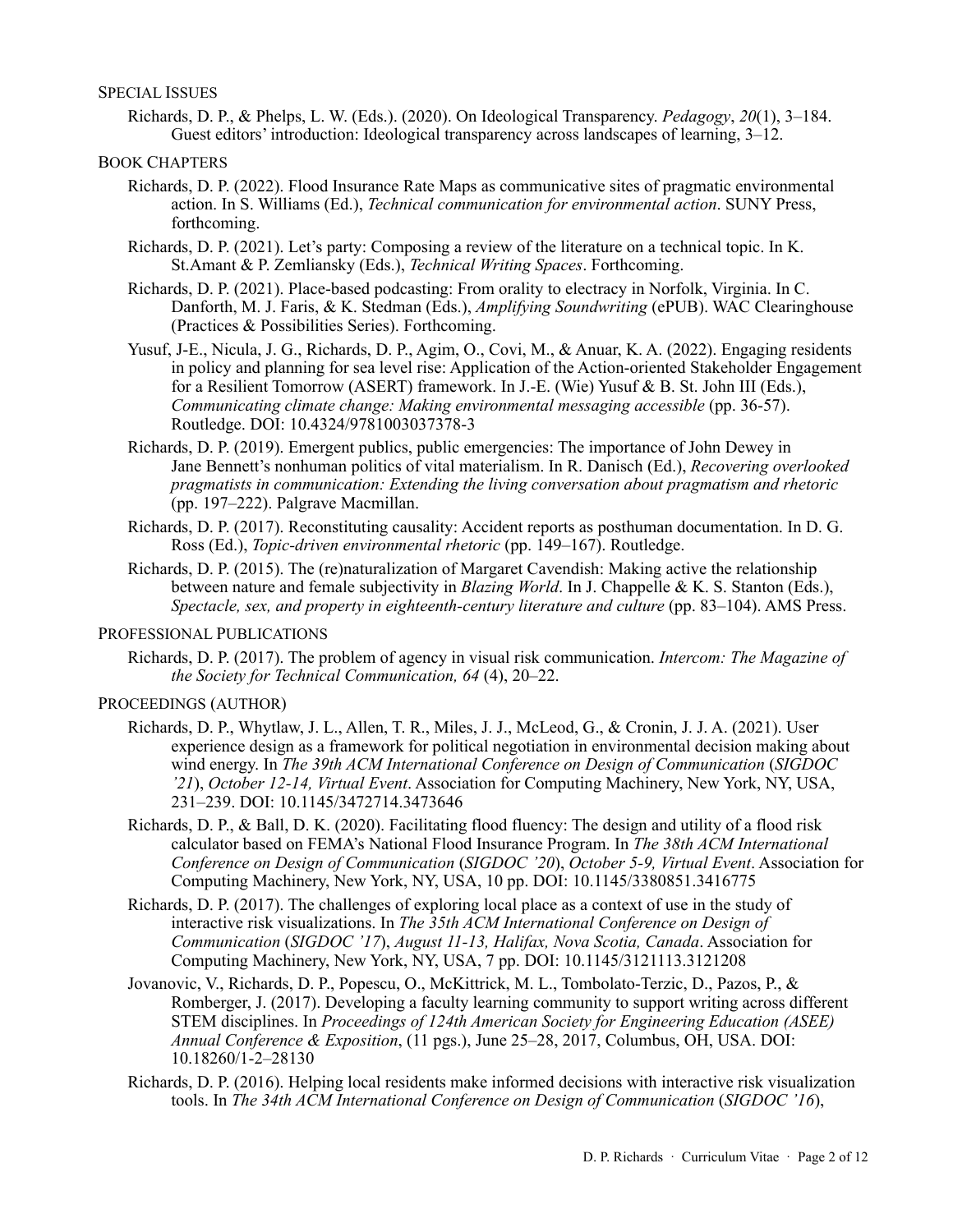*September 23-24, Silver Spring, MD, USA*. Association for Computing Machinery, New York, NY, USA, 6 pp. DOI: 10.1145/2987592.2987626

Jovanovic, V., Richards, D. P., McKittrick, M. L., Pazos, P., & Romberger, J. (2015). Comparatively mapping genres in academic and workplace engineering environments. In *Proceedings of 122nd American Society for Engineering Education (ASEE) Annual Conference & Exposition* (13 pgs.), June 14-17, 2015, Seattle, WA. DOI: 10.18260/p.23709

### PROCEEDINGS (EDITOR)

- Amidon, T. R., Pflugfelder, E. H., & Richards, D. P. (Eds.). (2019). *Proceedings of the 37th ACM International Conference on Design of Communication (SIGDOC '19), October 4-6, Portland, OR, USA*, Association for Computing Machinery, New York, NY, USA. ISBN: 978-1-4503-6790-5. DOI: 10.1145/3328020
- Richards, D. P., & Albers, M. (2018). Special Issue: Proceedings from the Symposium on Communicating Complex Information (SCCI). *Communication Design Quarterly, 6*(1).

#### PEDAGOGICAL

Stedman, K. D., & Richards, D. P. (2013). Copyright and writing. *Writing Commons,* writingcommons.org.

Richards, D. P. (2013). In-class peer review. *Writing Commons,* writingcommons.org.

Richards, D. P. (2013). Netiquette. *Writing Commons,* writingcommons.org.

Lee, K. G., & Richards, D. P. (Eds.). (2010). *College composition: Making the transition*. Hayden-McNeil, 2010. Custom textbook.

# REVIEWS

- Richards, D. P. (2018). Review of Roger Graves and Theresa Hyland's (Eds.) *Writing Assignments across University Disciplines*. *Canadian Journal for Studies in Discourse and Writing/Rédactologie*, *28*, 270–80.
- Richards, D. P. (2013). Review of Dmitri Stanchevici's *Stalinist Genetics: The Constitutional Rhetoric of T.D. Lysenko*. *Technical Communication Quarterly, 22* (4), 363–65.
- Richards, D. P. (2012). Review of Susan Miller-Cochran and Rochelle L. Rodrigo's (Eds.) *Rhetorically Rethinking Usability: Theories, Practices, and Methodologies*. *Computers and Composition, 28* (2), 175–79.

### **DISSERTATION**

Richards, D. P. (2013). *Dead man's switch: Disaster rhetorics in a posthuman age.* (Publication No. 3604176) [Doctoral dissertation, University of South Florida]. ProQuest Dissertations Publishing.

# GRANTS & FUNDED PROJECTS

#### FEDERAL

#### Virginia Wind Energy Siting Solution

|                                                                                         | Program:  | Community Economic Adjust. Assistance for Compatible Use & Joint Land Use Studies |
|-----------------------------------------------------------------------------------------|-----------|-----------------------------------------------------------------------------------|
|                                                                                         | Sponsors: | U.S. Department of Defense Office of Local Defense Community Cooperation          |
|                                                                                         |           | (formerly Office of Economic Adjustment, OEA); funding overseen by the            |
|                                                                                         |           | Commonwealth of Virginia Office of Veterans and Defense Affairs and the Virginia  |
|                                                                                         |           | Department of Energy (formerly Department of Mines, Minerals, and Energy)         |
|                                                                                         | Funded:   | \$876,288                                                                         |
|                                                                                         | PI:       | Nunnery, J. A; Co-PIs: Allen, T., McLeod, G., Richards, D. P., & Whytlaw, J.      |
|                                                                                         | Dates:    | July 2020–December 2021                                                           |
| Ecocomposition: Theory, Practice, and Metaphor Inside and Outside the Writing Classroom |           |                                                                                   |
|                                                                                         | Program:  | Joseph-Armand Bombardier Canada Graduate Scholarships Program                     |
|                                                                                         | Sponsor:  | Social Science and Humanities Research Council of Canada (SSHRC)                  |
|                                                                                         | Funded:   | \$17,500                                                                          |
|                                                                                         | PI:       | Richards, D. P.                                                                   |
|                                                                                         | Dates:    | July 2008-July 2009                                                               |
|                                                                                         |           |                                                                                   |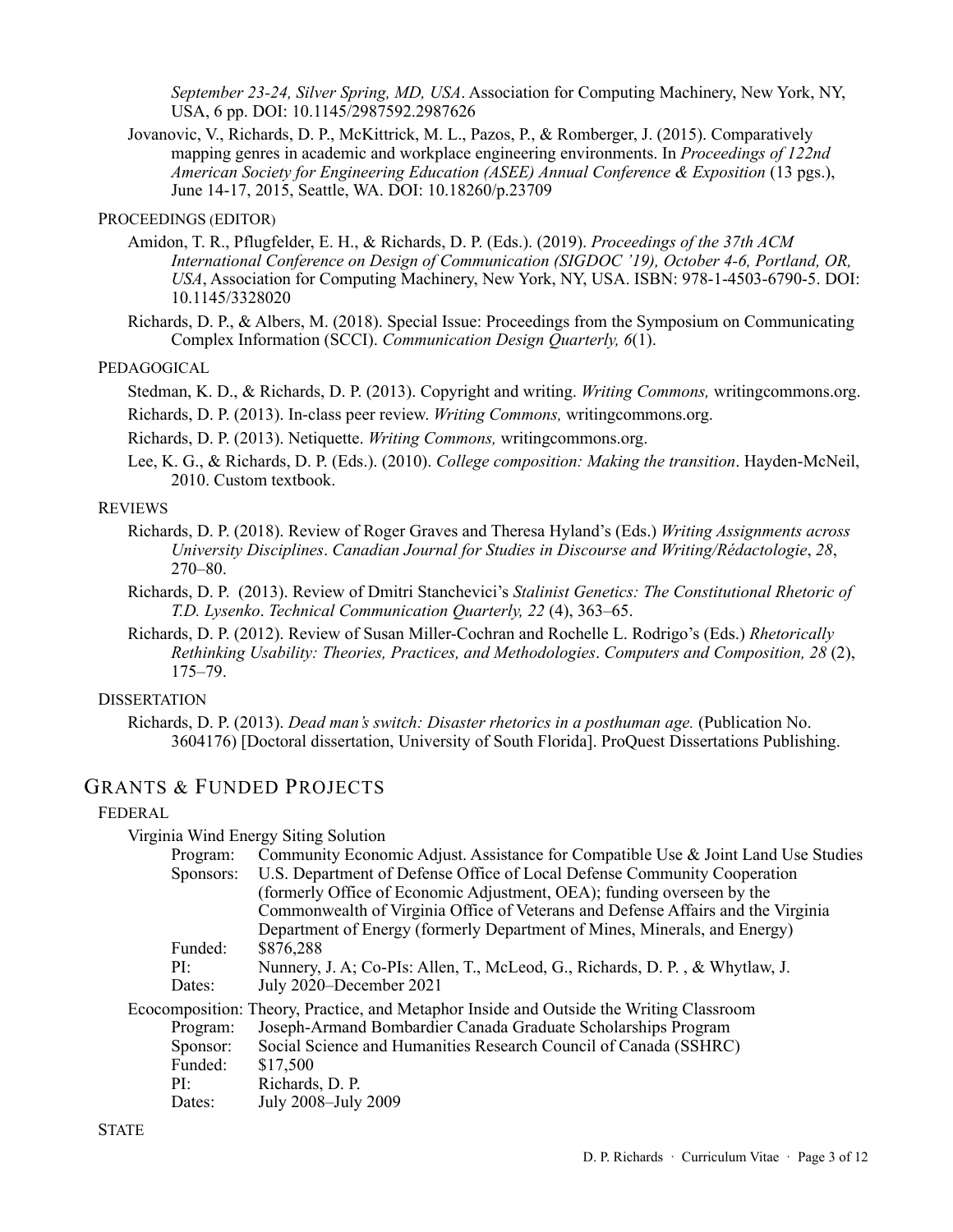Flood Insurance Calculator and Website

| Program: | Dam Safety, Flood Prevention & Protection Assistance Fund Grant Program    |
|----------|----------------------------------------------------------------------------|
| Sponsor: | Virginia Department of Conservation and Recreation (DCR)                   |
| Funded:  | \$26,000                                                                   |
| $PI^+$   | Richards, D. P.; Co-PI: Hampton Roads Planning District Commission (HRPDC) |
| Dates:   | July 2018–December 2019                                                    |

### MUNICIPAL/REGIONAL

|          | User Experience, Residents, and Risk: Effectively (Re)Designing a Flood Rate Calculator |
|----------|-----------------------------------------------------------------------------------------|
| Sponsor: | Commonwealth Center for Recurrent Flooding Resiliency (CCRFR)                           |
| Funded:  | \$6,700                                                                                 |
| $PI^+$   | Richards, D. P.; Co-PI: Ball, D. K.                                                     |
| Dates:   | July 2019–April 2020                                                                    |
|          | Action-Oriented Stakeholder Engagement for a Resilient Tomorrow (ASERT)                 |
| Program: | Community Engagement in Virginia Beach for Resilience                                   |
| Sponsor: | City of Virginia Beach                                                                  |
| Funded:  | \$30,000                                                                                |
| PI:      | Covi, M.; Co-PIs: Nicula, J. G., Richards, D. P., & Yusuf, J-E.,                        |

Dates: April 2019–September 2019

#### **DISCIPLINARY**

|            | Story Mapping and Sea Level Rise: Bringing a Global Risk Home  |
|------------|----------------------------------------------------------------|
| Program:   | Career Advancement Research Grant                              |
| Sponsor:   | ACM Special Interest Group on Design of Communication (SIGDOC) |
| Funded:    | \$1,500                                                        |
| $Co-PIs$ : | Richards, D. P., & Stephens, S. H.                             |
| Dates:     | January 2018–December 2018                                     |

#### UNIVERSITY

Increasing Engagement in Online Writing Instruction: Developing Video Lectures for Technical Writing Program: Faculty Development Funds

Sponsor: Faculty Senate, Old Dominion University

Funded: \$4000

PI: Richards, D. P.

Dates: July 2018–December 2019

Bridging the Gap: Preparing Students for Workplace Success by Teaching Writing as a Disciplinary Act Program: Improving Disciplinary Writing Action Project Grant<br>Sponsor: Quality Enhancement Plan (QEP), Old Dominion Uni

- Quality Enhancement Plan (QEP), Old Dominion University \$19.987
- Funded:<br>Co-PIs:
	- Schwartz, K., Pazos, P., Kumar, S., Higgins, K., & Richards, D. P.
- Dates: August 2017–August 2018

Helping Students Better Streamline Service-Learning Projects

- Program: Faculty Innovator Grant
- Sponsor: Center for Learning and Teaching (CLT), Old Dominion University
- Funded: \$3000<br>Co-PIs: Rombe
- Romberger, J., & Richards, D. P.
- Dates: August 2014–July 2015

Citizen-Based Usability Testing of Climate Central's Surging Seas Online Tool

- Program: Service-Learning Instructional Mini-Grant Award
- Sponsor: Leadership and Student Involvement, Old Dominion University
- Funded: \$1000
- Co-PIs: McKittrick, M. L., & Richards, D. P.
- Dates: September 2014–July 2015

# Improving Student Writing in the STEM Disciplines: A Faculty Learning Community

- Program: Improving Disciplinary Writing Action Project Grant<br>Sponsor: Quality Enhancement Plan (QEP), Old Dominion Uni
- Quality Enhancement Plan (QEP), Old Dominion University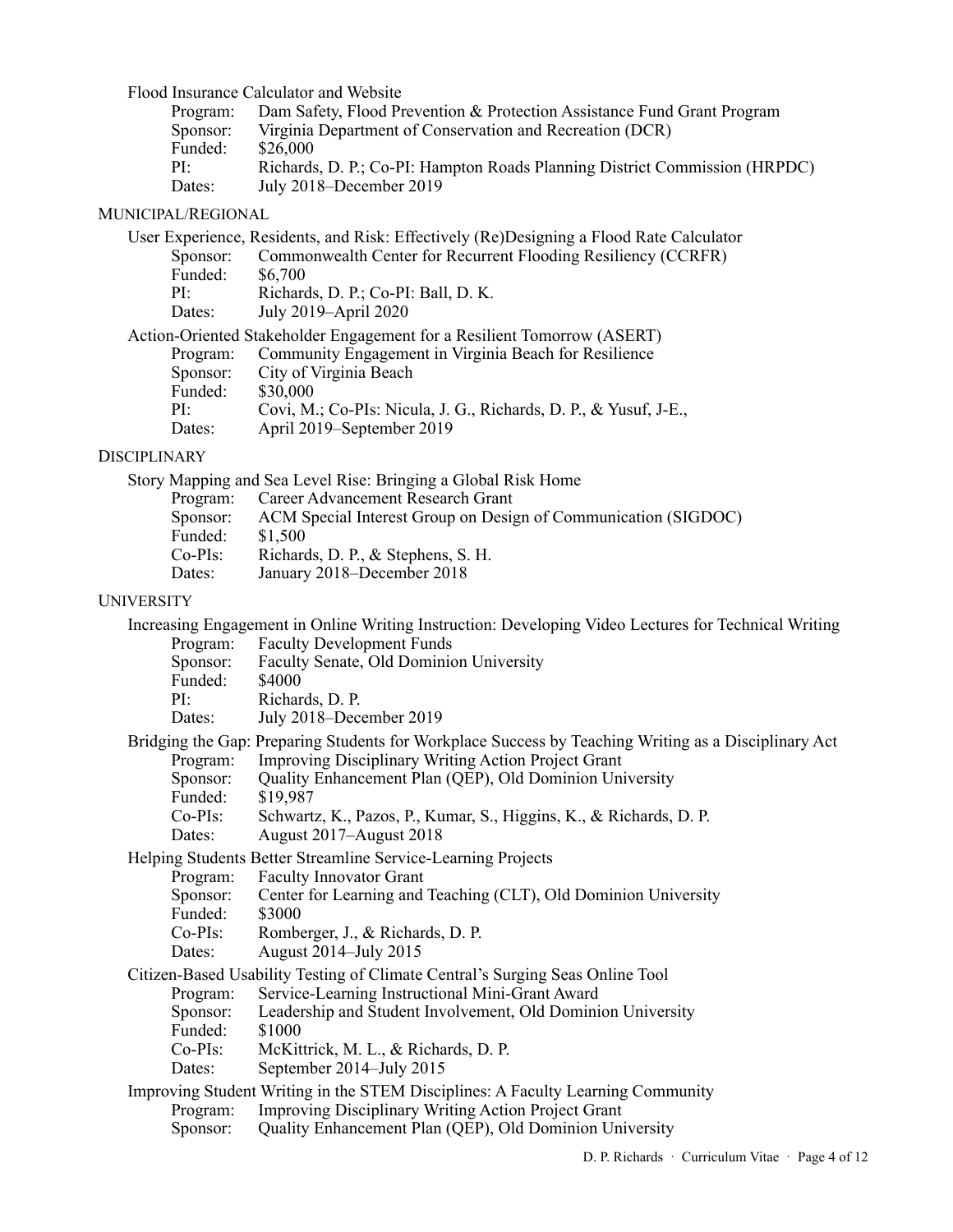|     | Funded:    | \$19,984                                                                      |
|-----|------------|-------------------------------------------------------------------------------|
|     | $Co-PIs$ : | McKittrick, M. L., Romberger, J., Pazos, P., Jovanovic, V., & Richards, D. P. |
|     | Dates:     | August 2014–August 2015                                                       |
|     |            | The Rhetorical Construction of Flood Risk in Hampton Roads                    |
|     | Program:   | Summer Research Fellowship Program (SRFP)                                     |
|     | Sponsor:   | <b>Old Dominion University</b>                                                |
|     | Funded:    | \$6000                                                                        |
| PI: |            | Richards, D. P.                                                               |
|     | Dates:     | May 2014-August 2014                                                          |

# HONORS, AWARDS, & RECOGNITIONS

Research Mentor Award (Fall 2021)

Granted by The Patricia and Douglas Perry Honors College, Old Dominion University. Awarded \$500 to lead independent study with senior honors college student. Awarded \$200 for research materials.

University Doctoral Mentoring Award for the College of Arts & Letters (Spring 2020) Granted by The Graduate School at Old Dominion University.

Teaching with Technology Award (Spring 2017) Granted by University Outstanding Faculty Awards Committee, with the Office of Distance Learning and ITS. \$3000 for personal use; \$1500 for department to advance use of technology in classroom.

- Shining Star Award for Outstanding Teaching (Fall 2018, Spring 2016, Fall 2015, Fall 2014) Granted by the Division of Student Engagement and Enrollment Services.
- Honorable Mention, Best Dissertation in Rhetoric, Writing Studies, or Discourse Studies Category (2014) Granted by Canadian Association for the Study of Discourse and Writing (CASDW).
- Provost's Award for Outstanding Teaching by a Graduate Teaching Assistant (2013) Granted by the Academy for Teaching and Learning Excellence at the University of South Florida.

Dorothy Newman Linton Award for Academic Promise (2013) Granted by the Department of English at the University of South Florida.

Alma Bryant Award for Outstanding Graduate Student (2012) Granted by the Department of English at the University of South Florida.

# CERTIFICATES & PROFESSIONAL DEVELOPMENT

Adopting Open Education Resources (OER) in the Classroom (Spring 2017) Six-week, online course through Tidewater Community College Faculty Professional Development.

Facilitator, Improving Disciplinary Writing (IDW) Workshops (2015–present) Quality Enhancement Project (QEP) focused on teaching faculty of all disciplines to teach writing in and across the disciplines. Workshops of 20 faculty take place each semester, including summer.

Professional & Technical Communication Graduate Certificate (Spring 2013) Fifteen credit hours in the field of professional and technical communication at the graduate level through the English department at the University of South Florida.

Instructional Technology: Florida Digital/Virtual Educator Graduate Certificate (Spring 2013) Twelve credit hours at the graduate level in the Department of Instructional Technology through the College of Education at the University of South Florida.

# INVITED PRESENTATIONS

- "Flood Insurance Outreach: Calculating and Communicating Risk," with Ashley Gordon, Hampton Roads Planning District Commission. *Hampton Roads Adaptation Forum*. Theme: Hampton Roads: Moving the Needle on Resilience. Location: Zoom. March 2021.
- "Technical Communication, Censorship, and the BP Oil Spill." Mt. San Jacinto College, Spring 2020 Honors Seminar (Theme: Censorship) Guest Lecture. Sponsored by Mt. San Jacinto College Honors Enrichment Program, San Jacinto, CA. Location: Zoom. May 2020.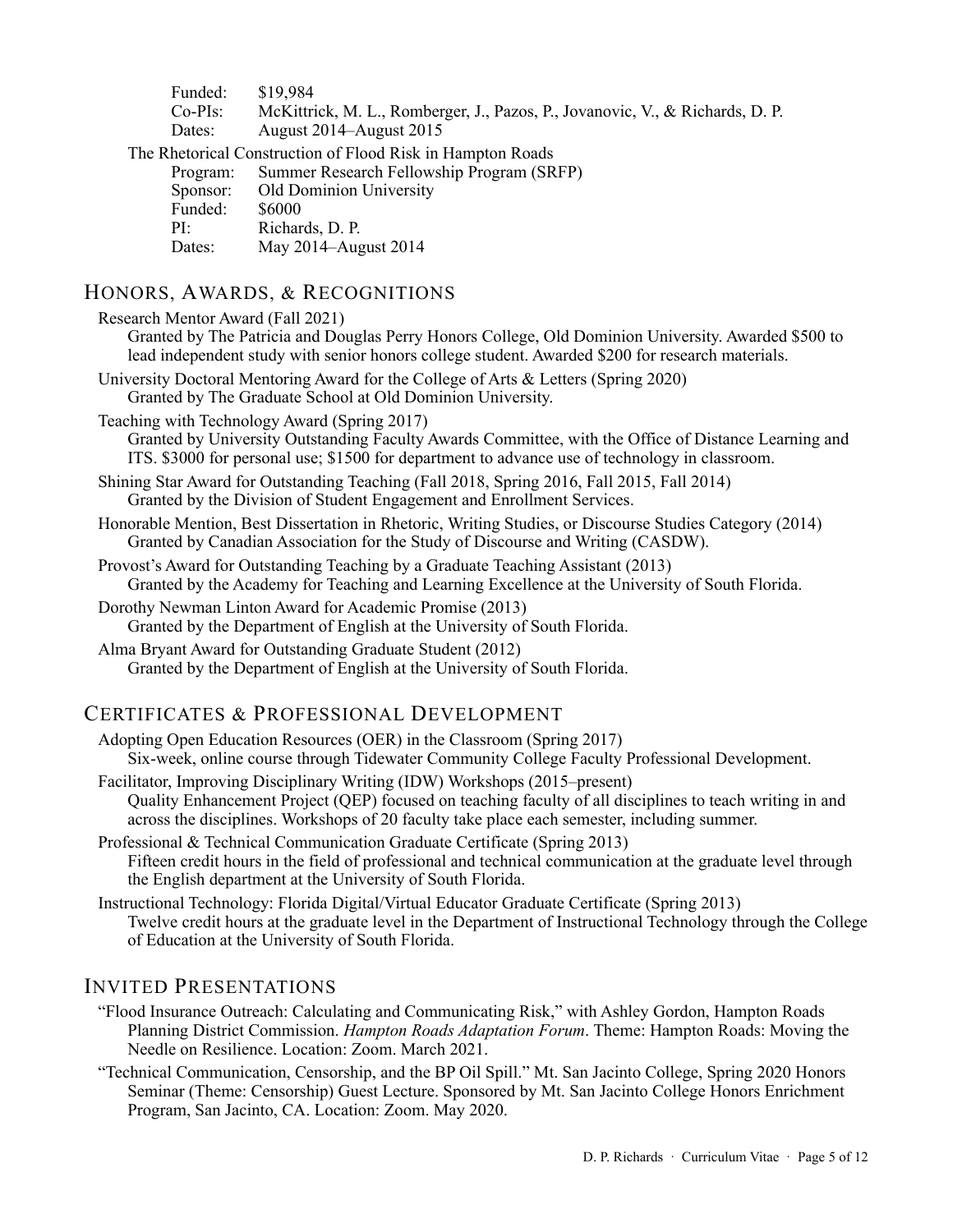- "The Art of Communicating Science." SciencePubs Series. Sponsored by Old Dominion University, WHRO Public Media and the Sinking Cities Initiative. Location: O'Connor Brewing Company, Norfolk, VA. June 2019.
- "Giving Effective Technical Presentations." Presented to employees at the Hampton Roads Planning District Commission (HRPDC). April 2018.
- "Exploring the Usefulness of User-Centered Design in Interactive Sea Level Rise Viewers; or, What Happens When Lay Citizens Use Tools Designed for Experts." Spring 2018 Center for Coastal Physical Oceanography (CCPO) and ODU Resilience Collaborative (ODU-RC) Seminar Series. Old Dominion University: January, 2018.
- "Oooh Neat, I Won't Survive!" and Other Possible Public Reactions to Online Interactive Risk Visualizations." Ignite Talk. Annual Conference of the ACM Special Interest Group on the Design of Communication (SIGDOC). Halifax, Nova Scotia, Canada: August 2017.

# CONFERENCE PRESENTATIONS

- "User Experience Design as a Framework for Political Negotiation in Environmental Decision-Making about Wind Energy." 39th Annual Conference of the ACM Special Interest Group on Design of Communication (SIGDOC). Virtual Conference: October 2021. With Jennifer L. Whytlaw, Thomas R. Allen, Jonathan J. Miles, George McLeod, and Jeremiah J. A. Cronin.
- "UX as a Political Instrument: Finding Solutions to Wind Energy Siting in Virginia." 10th Annual Symposium on Communicating Complex Information (SCCI). Virtual Conference: February 2021.
- "Facilitating Flood Fluency: The Design and Utility of a Flood Risk Calculator Based on FEMA's National Flood Insurance Program." 38th Annual Conference of the ACM Special Interest Group on Design of Communication (SIGDOC). Virtual Conference: October 2020. With D'An Knowles Ball.
- "Investigating (Again) Student Perceptions of Writing as a Disciplinary Act: A Replication Study." 9th International Conference on Writing Analytics. St. Petersburg, FL: February 2020.
- "Calculating Risk: Insights Learned from Developing a Flood Insurance Rate Calculator." 37th Annual Conference of the ACM Special Interest Group on Design of Communication (SIGDOC). Portland, OR: October 2019.
- Respondent. Roundtable: "Is Sharing Caring? Staging Transparency across Classroom and Campus Spaces." Conference on College Composition and Communication (CCCC). Pittsburgh, PA: March, 2019.
- "Landmarking as an Act of Rhetorical Accountability." Panel: Spaces and Places of Deliberation and Democracy. Association of Teachers of Technical Writing Conference (ATTW). Pittsburgh, PA: March 2019.
- "Rhetorics of Risk and the Real: An Empirical Study on the Effects of Realism as a Design Strategy in Sea-Level Rise Communication." 8th Annual Symposium on Communicating Complex Information (SCCI). Shreveport, LA: February 2019.
- "Story Mapping and Sea Level Rise: Bringing a Global Risk Home." 36th Annual Conference of the ACM Special Interest Group on the Design of Communication (SIGDOC). Milwaukee, WI: August 2018. With Sonia H. Stephens.
- "Discrepancies between Imagined and Experienced Agency in Interactive Risk Visualizations." 36th Annual Conference of the ACM Special Interest Group on the Design of Communication (SIGDOC). Milwaukee, WI: August 2018. With Katherine Hepworth.
- "Connecting to Community Concerns through Sea Level Rise Stories." Association for Environmental Studies and Sciences (AESS). Washington, DC: June 2018. With Sonia Stephens.
- "A Labor of Love: A Replication Study of the Academic Writing Lives of Students." Conference on College Composition and Communication (CCCC). Kansas City, MO: March 2018.
- "When Everyday Citizens Use Tools Designed for Experts: Lessons Learned from a Large-Scale UX Test with an Interactive Sea Level Rise Viewer." 7th Annual Symposium on Communicating Complex Information (SCCI). Greenville, NC: February 2018.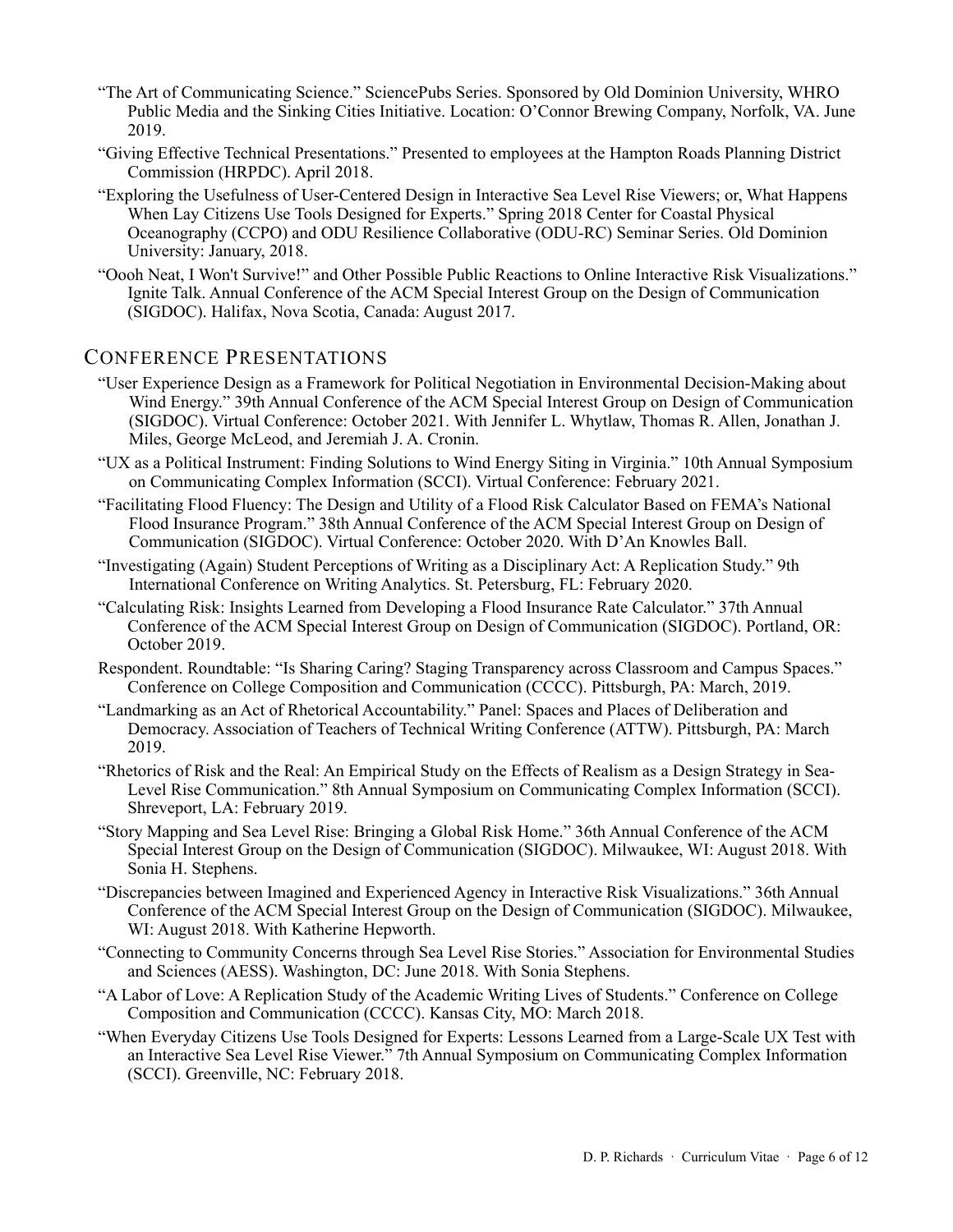- "The Challenges of Exploring Local Place as a Context of Use in the Study of Interactive Risk Visualizations." 35th Annual Conference of the ACM Special Interest Group on the Design of Communication (SIGDOC). Halifax, Nova Scotia: August 2017.
- "Investigating (Again) Student Perceptions of Writing as a Disciplinary Act." Conference on College Composition and Communication (CCCC) Mid-Atlantic Regional Conference at Virginia Commonwealth University. Richmond, VA: June 2017.
- "Rhymes with 'Bucking Shallot': Homophobic Discourses and Cunning Masculinities in the NHL." Annual Meeting of the Canadian Communication Association, at the Federation for the Humanities and Social Science Congress. Toronto, Ontario, Canada: May 2017. With Marc A. Ouellette.
- "Striking a Balance of Agency with Interactive Sea Level Rise Viewers." 6th Annual Symposium on Communicating Complex Information (SCCI). Greenville, NC: February 2017.
- "Helping Local Residents Make Informed Decisions with Interactive Risk Visualization Tools." 34th Annual Conference of the ACM Special Interest Group on the Design of Communication (SIGDOC). Silver Spring, MD: September 2016.
- "Helping Residents Make Better Decisions Using Flood Risk Maps." Rhetoric Society of America (RSA). Atlanta, GA: May, 2016.
- "Dwelling in the Ruins of Metaphor: Shifting Student Conceptions of Higher Education through Writing." 37th Annual Spring Conference on the Teaching of Writing. Old Dominion University. Norfolk, VA: March 2016.
- "From Information Deficit to Interactivity: Citizens and Flood Maps." Conference on College Composition and Communication (CCCC). Tampa, FL: March 2015.
- "The Value of Disaster." Panel: The (New) Material of Technical Communication: Method, Practice, Pedagogy. Association of Teachers of Technical Writing Conference (ATTW). Tampa, FL: March 2015.
- "Citizen Users, Seal Level Rise, and the Productive Usability of Climate Central's Risk Finder." 4th Annual Symposium on Communicating Complex Information (SCCI). Greenville, NC: February 2015.
- "Coming Home: Place-Based Arguments for Relocating a Major." Annual Conference of the Council for Programs in Technical and Scientific Communication (CPTSC). Colorado Springs, CO: September 2014.
- "Posthuman Epideixis: Moving Beyond the Blame Game in the Gulf Waters." Rhetoric Society of America (RSA). San Antonio, TX: May 2014.
- "Composing Accident Reports in a Posthuman Age." Association of Teachers of Technical Writing Conference (ATTW). Indianapolis, IN: March 2014.
- "The Ethics of Habituation: Dewey and The Framework for Success in Postsecondary Writing." Conference on College Composition and Communication (CCCC). Las Vegas, NV: March 2013.
- "Consubstantiality along the 49th: The Rhetorical History of Canadian (Anti-)Annexation Movements." Rhetoric Society of America (RSA). Philadelphia, PA: May 2012.
- "Blogging Dewey: Pragmatism and the Creation of Social Action Online Communities." Computers and Writing. Ann Arbor, MI: May 2011.
- "Dewey, Latour, and Why Ontology Matters to Teaching with Technology." Conference on College Composition and Communication (CCCC). Research Network Forum. Atlanta, GA: March 2011.
- "Metaphor in Ruins: Consumerism in the Writing Classroom." College English Association (CEA) Conference. St. Petersburg, FL: 2011.
- "Negotiating the Negating: Isocrates' Civic Educational Program and the Fundamentally Religious Scholar." Rhetoric Society of America (RSA). Minneapolis, MN: May 2010.
- "Accessing the Active Potential of Metaphor: Restoring Lakoff and Johnson's *Metaphors We Live By*." Conference on College Composition and Communication (CCCC). Louisville, KY: March 2010. With Joshua Mehler.
- "Exploring the Negotiations between Fundamental Religious and Secular Academic Discourse in the Writing Classroom." Expanding Literacy Studies Conference. Columbus, OH: April 2009.
- "Self-Reflective Teaching: Building a Metaphorical Repertoire in the Classroom." Society for Teaching and Learning in Higher Education (STLHE). Windsor, ON: 2008. With Joshua Mehler.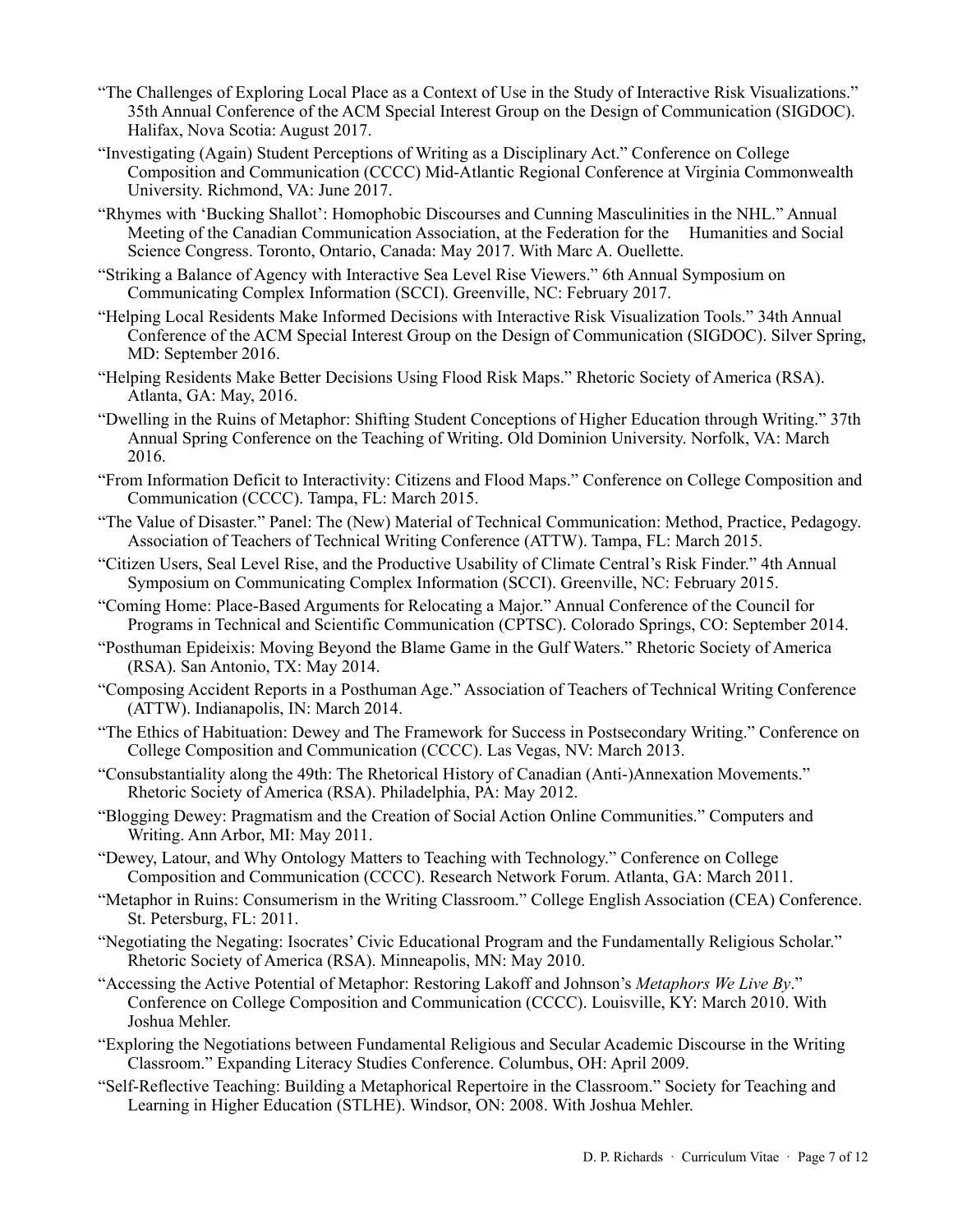# TEACHING

# OLD DOMINION UNIVERSITY

## *Graduate*

Empirical Research Methods and Project Design Concepts of Ecology in Writing Studies (Original course, co-designed) Theories of Pragmatism (Original course) Teaching Professional and Technical Writing Professional and Technical Writing Theories and Practices Classical Rhetoric and Theory Building Graduate Internship and Project in Professional Writing Writing in Digital Spaces Effective Business Writing (MBA Program, College of Business)

# *Undergraduate*

Technical Writing Technical Writing (Special Topic: Rhetorics of *Black Mirror*) Introduction to Rhetorical Studies Writing Internship/Advanced Writing Internship Digital Writing Introduction to Academic Writing English Composition

# *Independent Studies*

Postcapitalism (Undergraduate, Honors College), Fall 2021 Accidents and Disasters Communications Research, Summer 2020 The Rhetorical Ethics of Pragmatism, Fall 2019 Analytical Military Studies, Summer 2019 Rhetoric and the American Transcendentalists, Summer 2018 Writing Assessment Theory and Methodology, Summer 2018 WAC/WID and the Student Experience, Spring 2018 Rhetoric and Risk Visualization (Undergraduate) Fall 2017 Rhetorical Algorithms and the Individual, Spring 2016 Usability Research and User Experience in the Writing Center, Spring 2017 Rhetorics of Gender, Technology, and Assessment in Higher Education, Fall 2015

# UNIVERSITY OF SOUTH FLORIDA

Social Media: Transforming Professional Communication Practices (Topics) Digital Ethics in Professional Writing Contexts (Topics) Professional Writing Online Composition I Composition II

# UNIVERSITY OF WINDSOR

First-Year Composition

# SERVICE

# PROFESSION

# *Leadership*

Chair, Special Interest Group on Design of Communication of the Association for Computing Machinery, Inc. (SIGDOC, ACM), July 2019–June 2023 (elected position; two-year terms)

Steering Committee Member, Symposium on Communicating Complex Information (SCCI), 2018–present (non-elected position)

# *Publications*

Editorial Board Member, *Communication Design Quarterly* (2018–present) Senior Editor, Professional & Technical Communication, *Writing Commons* (2013–2018)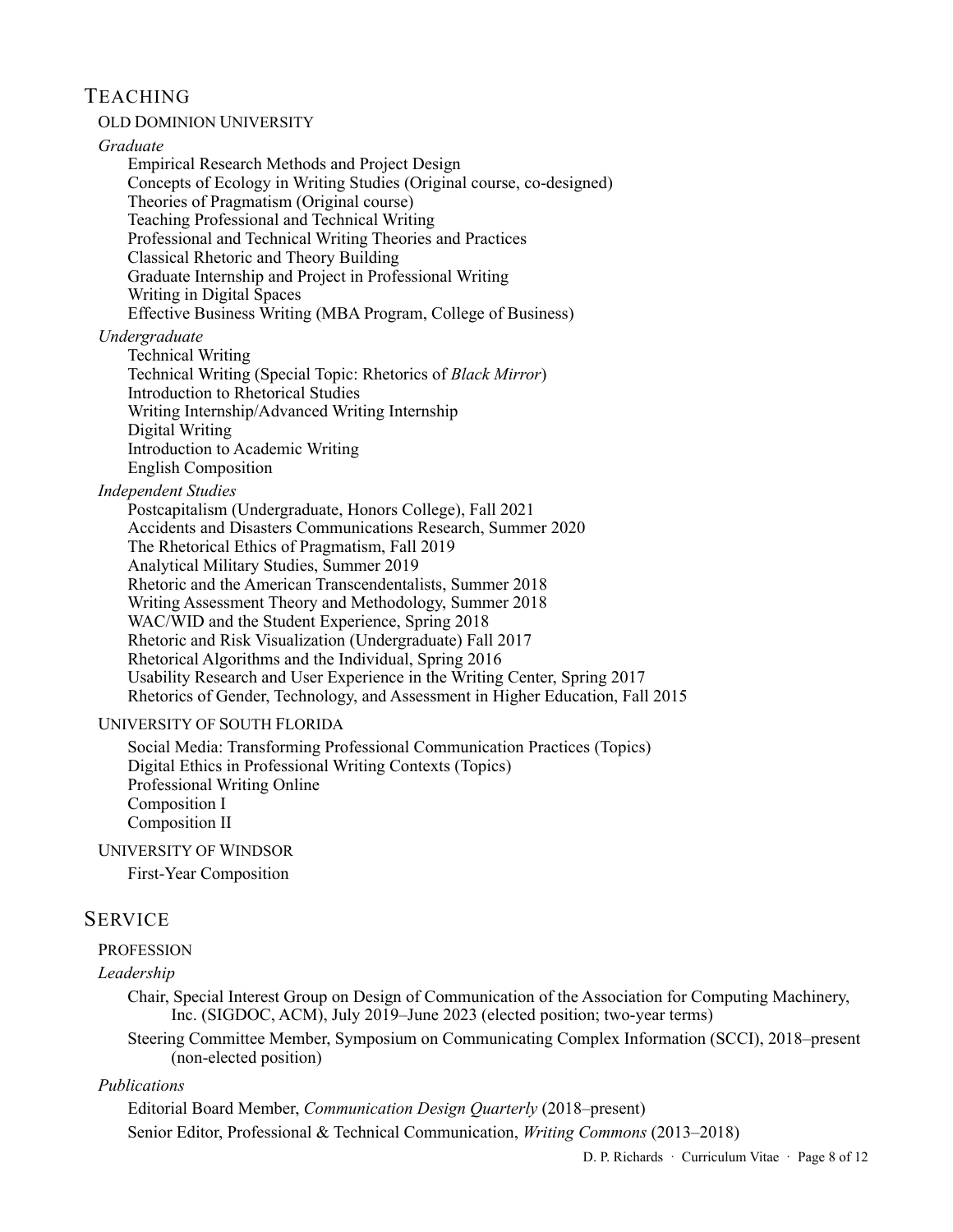- Manuscript Reviewer, *Journal of Business and Technical Communication, Technical Communication Quarterly, Journal of Technical Writing and Communication, Communication Design Quarterly,*  Foundations and Innovations in Technical and Professional Communication (WAC Clearinghouse), Utah State University Press/University Press of Colorado
- Paper Reviewer, American Society for Engineering Education (ASEE) Conference and Exposition, Liberal Education/Engineering & Society Division (2015, 2016, 2017)

### *Conferences*

- Conference Chair, 11th Annual Symposium on Communicating Complex Information (SCCI), Old Dominion University, Norfolk, VA (2022)
- Conference Chair, 10th Annual Symposium on Communicating Complex Information (SCCI), Virtual Conference (Old Dominion University, 2021)
- Conference Chair, 9th Annual Symposium on Communicating Complex Information (SCCI), Old Dominion University, Norfolk, VA (2020)
- Conference Program Committee Co-Chair, 37th Annual Conference of the ACM Special Interest Group on the Design of Communication (SIGDOC), Portland, OR (2019)
- Conference Chair, Conference on College Composition and Communication (CCCC) 3rd Mid-Atlantic Summer Regional Conference, Norfolk, VA (2019)
- Awards Judge, Microsoft Student Research Competition (SRC), ACM Special Interest Group the Design of Communication (SIGDOC) (2016, 2018, 2019)
- Facilitator, Graduate Student Workshop, Association of Teachers of Technical Writing (ATTW) Conference (2014, 2018, 2019)
- Proposal Reviewer, Rhetoric Society of America (RSA) Conference (2022)
- Proposal Reviewer, Council for Programs in Technical and Scientific Communication (CPTSC) Conference (2017, 2018, 2021)
- Steering Committee, Conference on College Composition and Communication Mid-Atlantic Regional Conference at Virginia Commonwealth University. Richmond, VA (2018)
- Proposal Reviewer, National Council of Teachers of English (NCTE) Annual Convention, St. Louis, MO (2017)
- Proposal Reviewer, Symposium for Communicating Complex Information (SCCI) (2016, 2017, 2018, 2019, 2020)
- Member, Local Accessibility Committee, Conference on College Composition and Communication (CCCC), Tampa, FL (2015)
- Proposal Reviewer, Association of Teachers of Technical Writing (ATTW) Conference, Indianapolis, IN (2014)

### *Curricular Review & Assessment*

Senior Student Portfolio and Program Reviewer, Professional Writing and Rhetoric (PWR) Program. Department of English, Elon University (Elon, NC), 2021

#### *Committees*

Dissertation Committee Member: Michelle Sonnenberg (2020–present). Institution: University of South Florida

### UNIVERSITY

- Dean of the College of Arts and Letters National Search Committee (Fall 2021-Spring 2022)
- SACSCOC 2023 Quality Enhancement Plan (QEP) Chair of Outcomes and Assessment Sub-Committee (2021-2022)
- SACSCOC 2023 Quality Enhancement Plan (QEP) Committee Member (Topic Selection, 2020-2021)
- Dissertation Committee Member: Tracey Regenold (2019–2020). Title: *Local Workforce Development, Federally Legislated Purposes, and a Systemigram: A Mixed-Methods Study*. Doctoral program in Education: Occupational and Technical Studies (Dept. of STEM Education and Professional Studies)
- Reader, Spring 2017 Commencement. Graduate Ceremony.
- Member, Faculty Advisory Committee for Student Success Committee (2015–2016; 2018-2020)
- Presenter, "First Class" Orientation, First-Year Student Success (2016, 2017, 2018, 2019)

Reviewer, Center for Learning and Teaching (CLT) Faculty Summer Institute on Service-Learning (2015)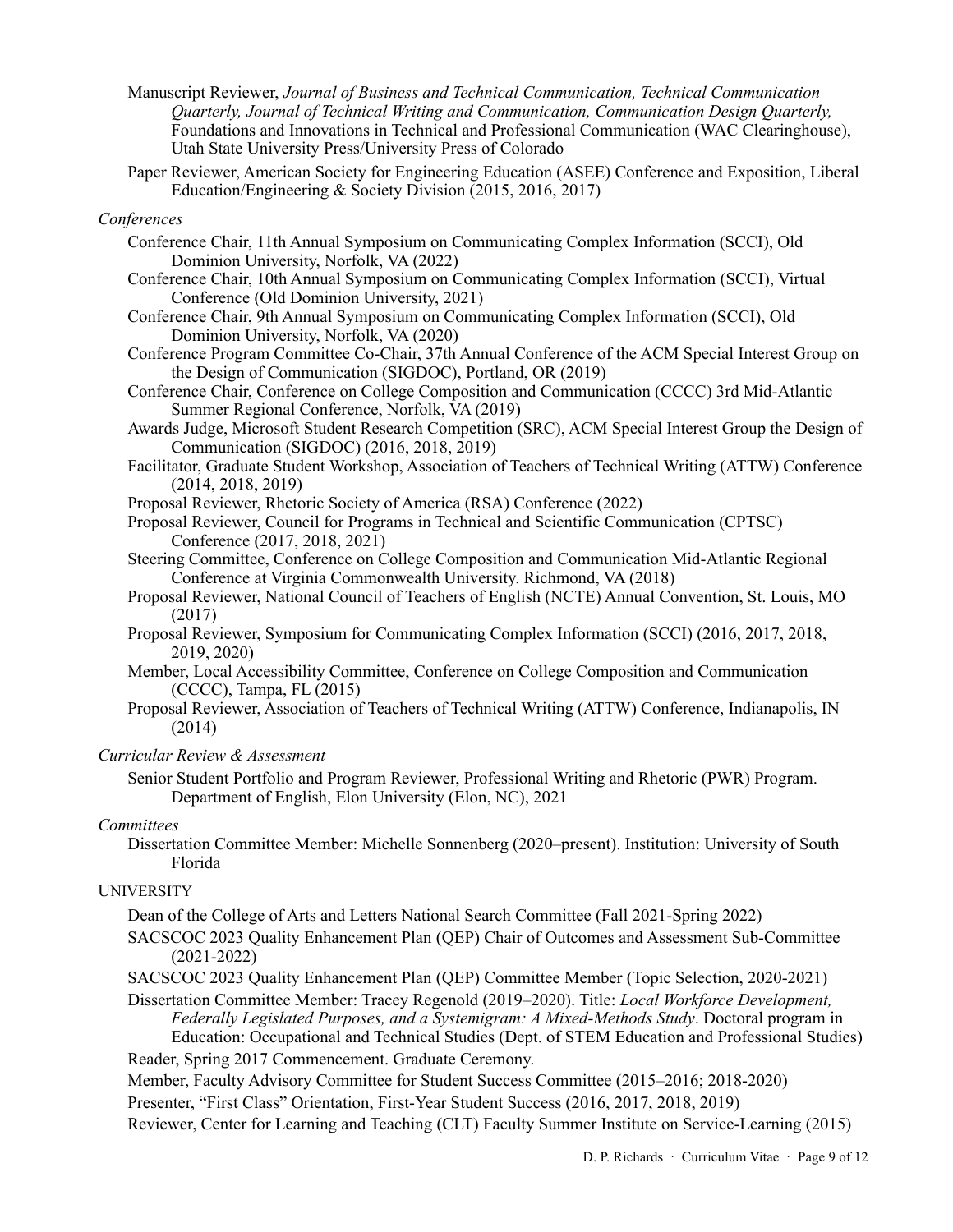### COLLEGE

Member, Dean's Advisory Council, College of Arts and Letters (2018–2021; Chair 2021-present)

#### DEPARTMENT

#### *Old Dominion University*

Dissertation Chair (ABD) Jessica Kubiak (2020–present) Joanna Kohlhepp (2019–present) Travis Holt (2019–present) Matthew Bodie (2018–present) Sarah C. Johnson (2018–present) Alex C. Nielsen (2018–present) Megan Boeshart (2018–present)

- Dissertation Chair (graduated)
	- Megan L. McKittrick (2015–2020). Title: Climate Change Games as Boundary Objects: Fostering Dialogic Communication within Stakeholder Engagement
	- April M. Cobos (2017–19). Title: The Women of Explosive Ordnance Disposal: Cyborg, Technobodies, Situated Knowledge, and Vibrant Materiality in Military Cultures
	- Daniel Hocutt (2016–19). Title: Rhetorical Agency in Algorithm-Centered Digital Activity: Methods for Tracing Agency in Online Research
	- Suzanne Sink (2015–19). Title: Around Her Table: A Digital Community Archive Featuring Azorean-American Women in New England (Born-digital: www.aroundhertable.org)
- Dissertation Committee Member (ABD)

Nicole Hancock (2018–present)

Dissertation Committee Member (graduated)

- Wil LaVeist (2013–19). Title: Applying African American Jeremiad Rhetoric to Online Health Communication. *Honorable Mention for the 2021 CCCC Outstanding Dissertation in Technical Communication Award.*
- Cassandra Book (2017–20). Title: Students at a Crossroads: TA Development across Pedagogical and Curricular Contexts
- Matthew Beale (2015–19). Title: Rhetorics of Functionally Applicative Game Design: Designing and Testing the Project Management Game 'Scrummage'
- Sarah Moseley (2014–17). Title: Women's Entrance Into the Fire Department: A Theory of Collaboration and Crisis
- Laura Paganucci (2014–16). Title: Collaborative Development of an Interdisciplinary Scientific Research Proposal: Negotiation through Boundary Objects

James Eric Sentell (2013–15). Title: Creating Memories: Writing and Designing More Memorable Documents

Master's Thesis/Portfolio Chair

Yvette Emma Hubbard (2021–present). Thesis. Jordan Smith (2020–2021). Professional Portfolio. Phoebe Richards (2018–19). Professional Portfolio. Kathryn Mitchell (2018). Professional Portfolio.

Sarah E. Carl (2015–16). Thesis: E-Portfolios, Google Drive, & Cognitive Process Theory

Master's Thesis/Portfolio Committee Member

Rachael O'Donnell (2021). Professional Portfolio. Liza King (2021). Teaching Portfolio. Kevin Norris (2019–20). Teaching Portfolio. Donovan Warren (2018–19). Professional Portfolio. Daniel Shuman (2016). Professional Portfolio. Kristi Viers (2015–16). Teaching Portfolio. Charlotte Stark (2015–16). Professional Portfolio. Tim Anderson (2014). Teaching Portfolio.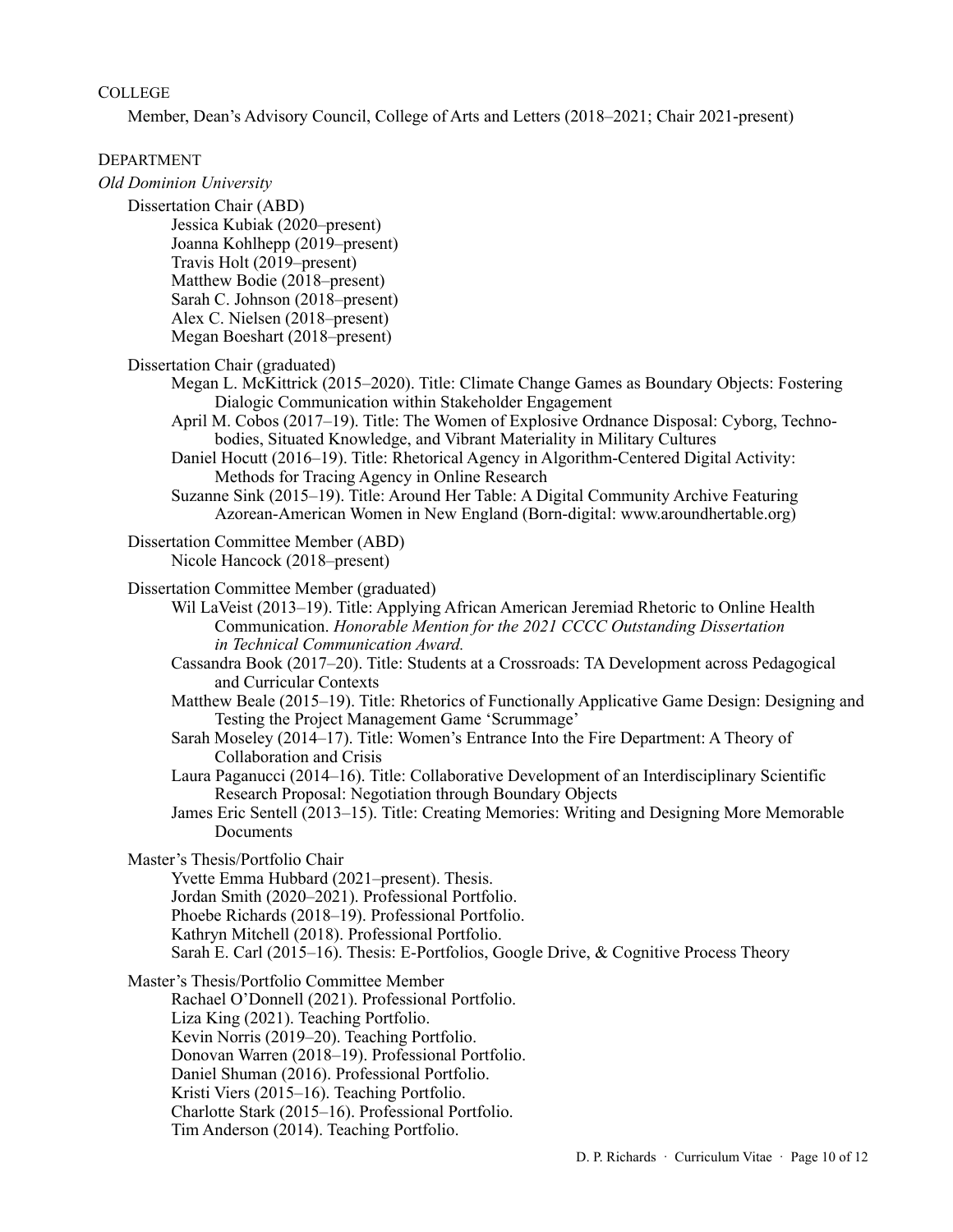Melanie Barker (2013–14). Professional Portfolio.

Master's Oral Exam Committee Member Azarik Pugh (2018) Sarah Camp (2016) Rhoda St. Louis (2014)

### Undergraduate Thesis Advisor (Honors College)

Erin E. Jacobson (2018). Title: Rhetorics of Risk and the Real: An Empirical Study on the Effects of Realism as a Design Strategy in Sea-Level Rise Mapping and Communication

#### Program Coordination

Internship Coordinator (2020–present) Professional Writing Undergraduate Concentration Coordinator (Spring 2018) Professional Writing Graduate Concentration Coordinator (Spring 2018)

Hiring Committees

Department Administrative Assistant/Receptionist (2021) Associate Professor/Associate Chair of Writing Studies (2018) Historical Rhetorics position (2017–2018) New Media/Writing Studies position (2015–2016) Senior Writing Studies position (2014–2015)

#### Member

Promotion and Tenure Committee (Chair 2021–2022) Chair, Graduate Studies and Curriculum Committee (2020–present) Chair, Assessment Committee (2020–present) Reappointments Committee (2019–2021) Writing for College Success (WFCS) Committee (2019–2020) Undergraduate Recruitment and Retention Committee (2017–2018) English Ph.D. Advisory Council (2014–2019) Media Lab (MPark) Oversight Committee (2013–2019); Coordinator (2020–2021)

### Web Coordinator

Department of English Website (2015–2021) Writing Program Website (2014–2017)

Faculty Supervisor, English Graduate Organization (2014–present)

Undergraduate Student Advisor, Department of English (2013–present)

### Workshops

*Demystifying New Materialism.* November 2019. Led hour-long workshop session for graduate students going over recent scholarship in new materialism with a focus on how to develop a rhetorical project under this umbrella.

*Publishing Brown Bag Workshop.* Summer 2018. Summer 2019. Single-hour discussion for graduate students enrolled in the Ph.D. program on publication strategies in the field of writing studies. Part of the Summer Doctoral Institute (SDI).

*Demystifying Documents: The Cover Letter and Teaching Philosophy.* April 2017. Led hour-long workshop session for graduate students and other attendees of the Humanities Unbound conference on understanding and developing effective cover letters and teaching philosophy for the purpose of obtaining employment.

*Rhetoric Society of Old Dominion University (RSODU)*. Spring 2016. Led two-hour discussion of an article published in *Rhetoric Society Quarterly* on environmentalism and posthumanism. Discussion tailored to students in all concentrations of English studies in the doctoral program.

*Constructing Digital Identity with ePortfolios*. Summer 2015, Summer 2016. Led hour-long workshop session for teachers on developing e-portfolios for students as part of the "eP3: Developing an Archival Habit of Mind" week-long workshop session.